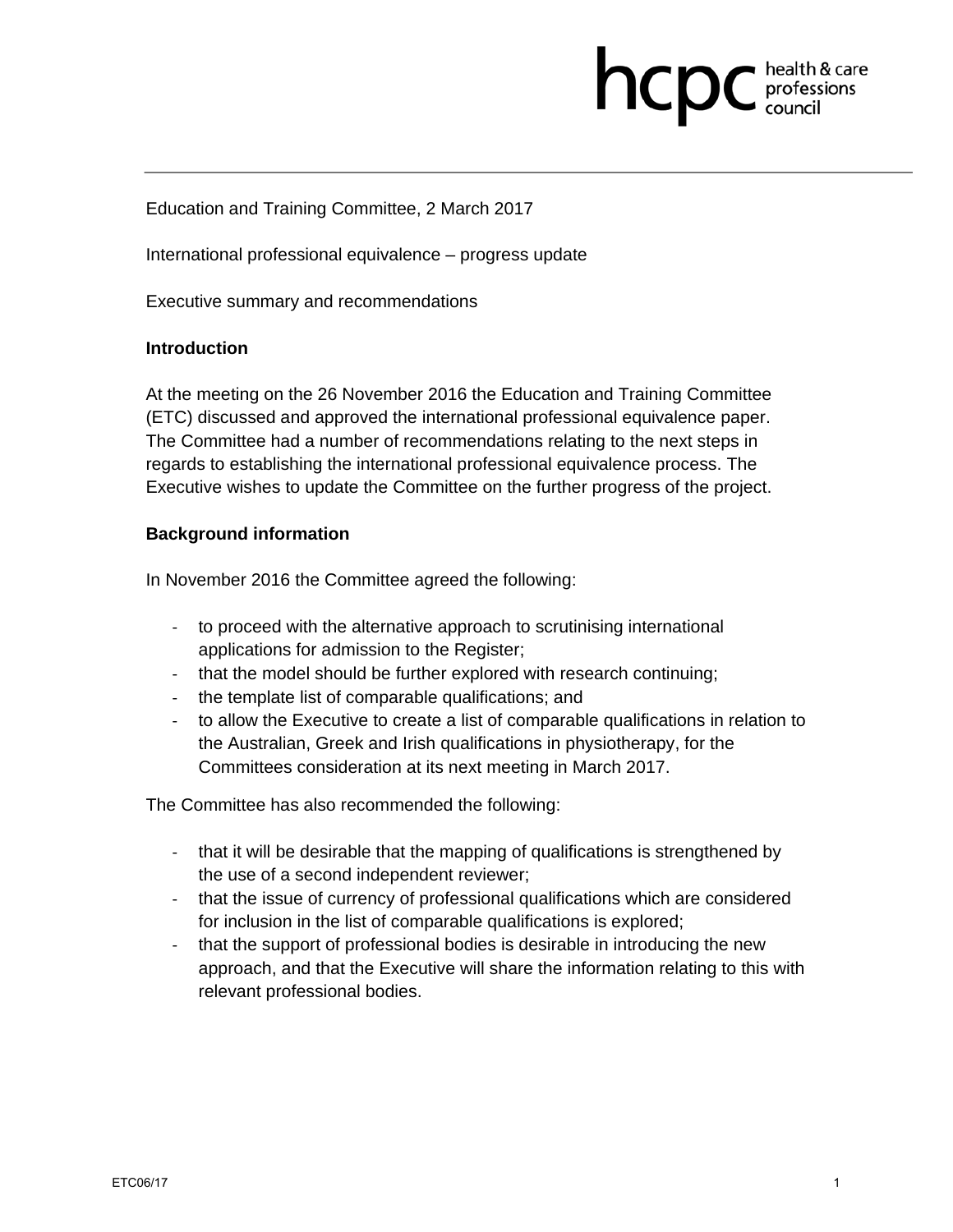#### **Progress update**

Since the ETC meeting in November the Executive have completed the following actions:

- 1. Continued with the scrutiny of Australian qualifications by the appointed reviewer, Eileen Thornton. The initial report relating to available Australian qualifications shows a very high level of equivalency.
- 2. Appointed the second reviewer as requested by the Committee, Karen Harrison of Coventry University, who has an extensive knowledge of HCPC's application process for those qualified elsewhere than in the UK and worked with HCPC in multiple partner roles over the years.

The second reviewer has now provided the Executive with an initial draft report and this initial draft is currently being considered and finalised by the Executive and will be presented to the Committee at the next Committee meeting.

- 3. The Executive has met with a representative of the Chartered Society of Physiotherapy (CSP), which is the relevant professional body for physiotherapy profession in the UK. That meeting took place on 29 November 2016, 2.30- 4.30pm, at CSP's office. Mrs Birgit Mueller-Winkler, CSP's Professional Adviser International Development welcomed the new alternative approach.
- 4. Continued to identify the next countries and professions to be analysed once the process in for Australian, Greek and Irish qualifications is completed. We are currently undertaking historical records analysis for applicants who applied to HCPC between January 2014 and December 2016, reviewing the number of applications for each profession, country of origin of linked qualifications as well as the outcomes and success rates of each application. This activity will inform our decision to identify the next qualifications to be considered for inclusion in the comparable qualifications list.

The Executive proposes to provide a further a paper at the next ETC meeting in June, including the qualifications to be approved for inclusion in the comparable qualifications list. The finalised reports from the two independent reviewers and recommendations for the next stage of the project will also be included in June's paper.

### **Decision**

This paper is for discussion; no specific decision is requested.